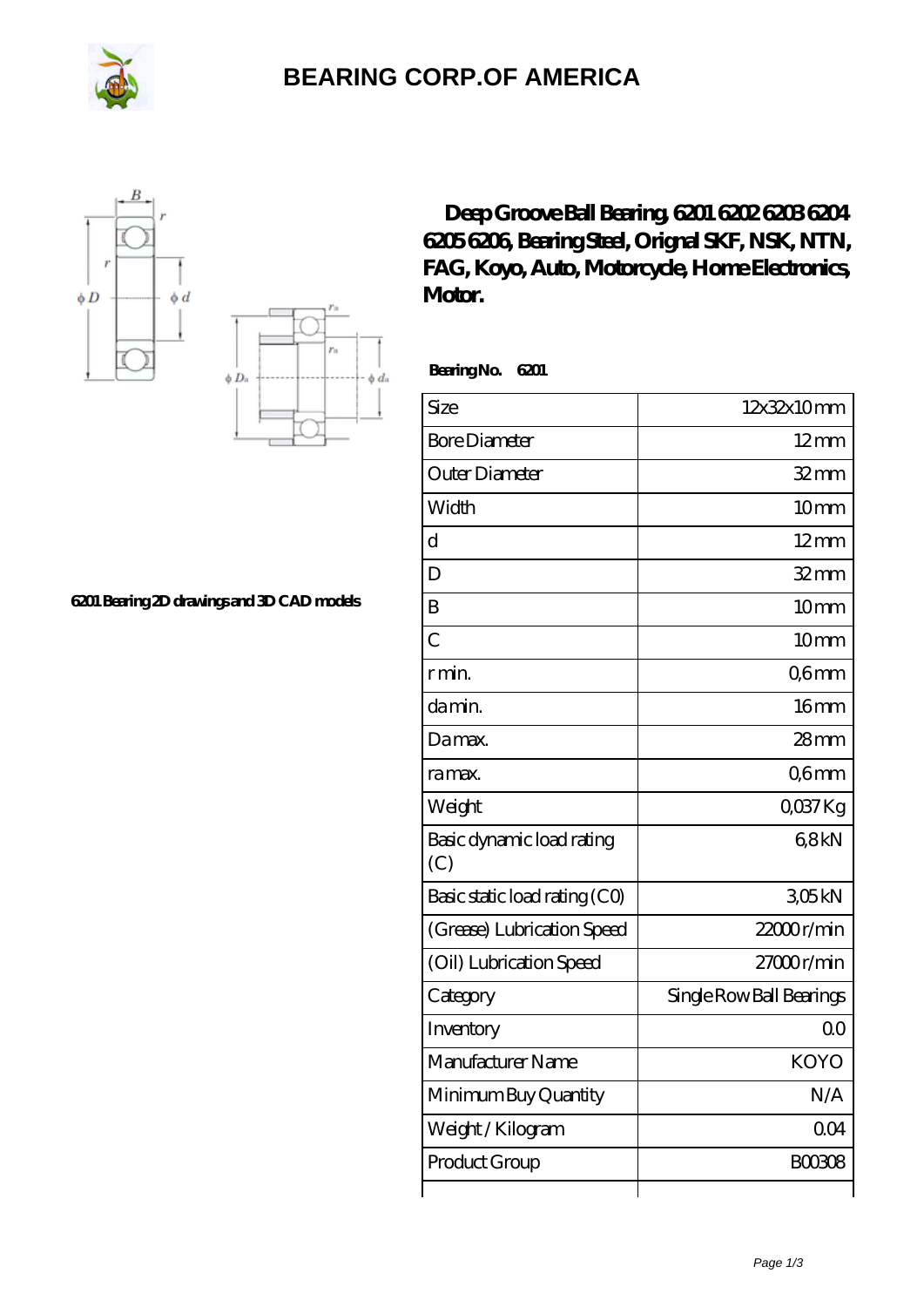

## **[BEARING CORP.OF AMERICA](https://www.freshmxnfood.com)**

| Enclosure                          | Open                                                                                                                                                                         |
|------------------------------------|------------------------------------------------------------------------------------------------------------------------------------------------------------------------------|
| Precision Class                    | ABEC 1   ISO PO                                                                                                                                                              |
| Maximum Capacity / Filling<br>Slot | No                                                                                                                                                                           |
| Rolling Element                    | <b>Ball Bearing</b>                                                                                                                                                          |
| Snap Ring                          | No                                                                                                                                                                           |
| <b>Internal Special Features</b>   | No                                                                                                                                                                           |
| Cage Material                      | Steel                                                                                                                                                                        |
| Internal Clearance                 | CO-Medium                                                                                                                                                                    |
| Inch - Metric                      | Metric                                                                                                                                                                       |
| Long Description                   | 12MM Bore; 32MM<br>Outside Diameter: 10MM<br>Outer Race Diameter;<br>Open; Ball Bearing; ABEC 1<br>ISO PO, No Filling Slot; No<br>Snap Ring, No Internal<br>Special Features |
| Category                           | Single Row Ball Bearing                                                                                                                                                      |
| <b>UNSPSC</b>                      | 31171504                                                                                                                                                                     |
| Harmonized Tariff Code             | 8482105068                                                                                                                                                                   |
| Noun                               | Bearing                                                                                                                                                                      |
| Keyword String                     | Ball                                                                                                                                                                         |
| Manufacturer URL                   | http://www.koyousa.com                                                                                                                                                       |
| Manufacturer Item Number           | 6201                                                                                                                                                                         |
| Weight/LBS                         | 0088                                                                                                                                                                         |
| Outside Diameter                   | 1.26Inch   32 Millimeter                                                                                                                                                     |
| Bore                               | 0.472Inch   12Millimeter                                                                                                                                                     |
| Outer Race Width                   | 0.394 Inch   10 Millimeter                                                                                                                                                   |
| Bearing No.                        | 6201                                                                                                                                                                         |
| r(min)                             | 06                                                                                                                                                                           |
| Cr                                 | 850                                                                                                                                                                          |
| CQ                                 | 305                                                                                                                                                                          |
| Cu                                 | 0.240                                                                                                                                                                        |
| fO                                 | 123                                                                                                                                                                          |
|                                    |                                                                                                                                                                              |